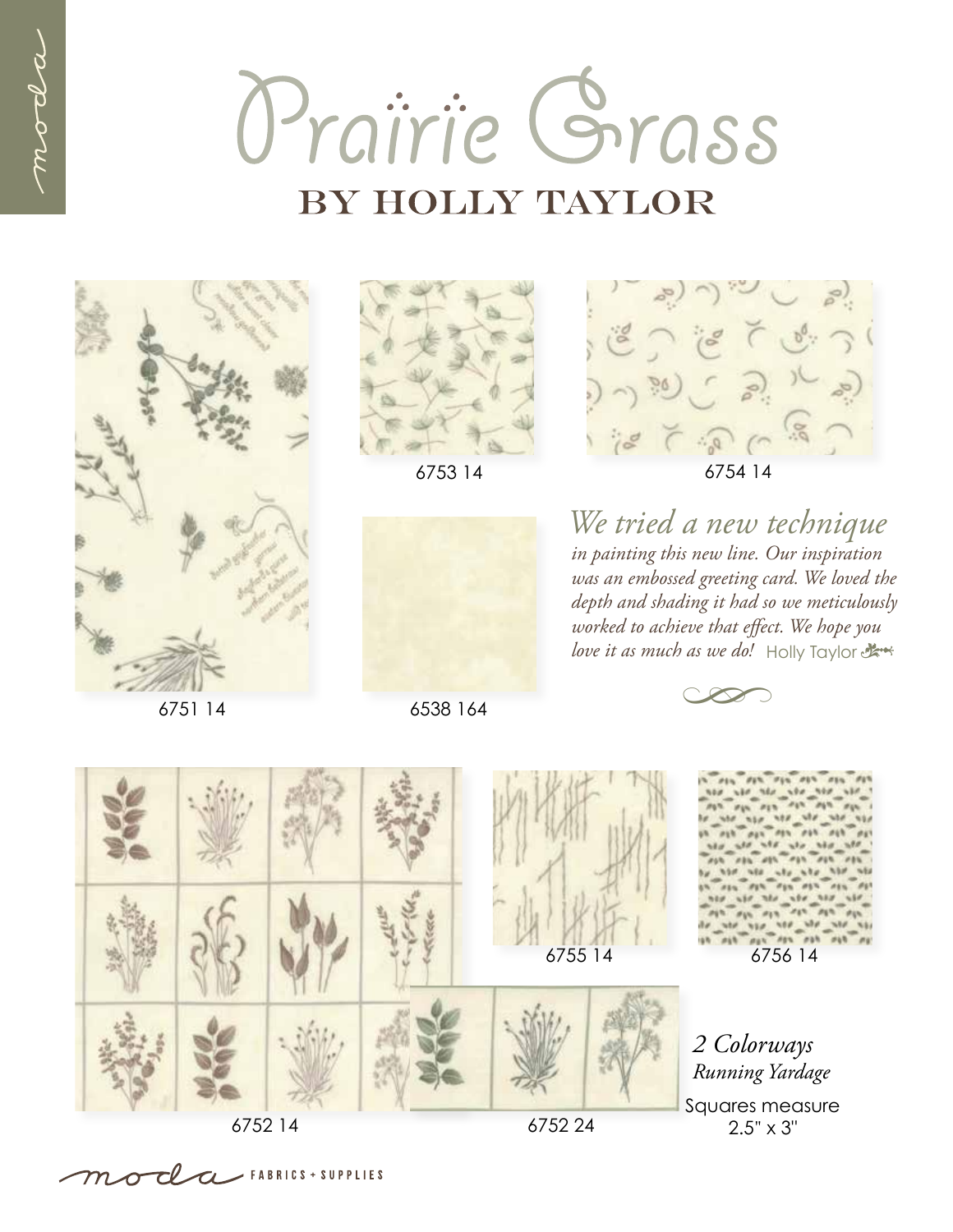









**AQD 0219/ AQD 0219G** Mysterious 63"x79"



**AQD 0119/ AQD 0119G** Hopscotch Runner 17"x54" Requires a Charm pack, panel and background fabric